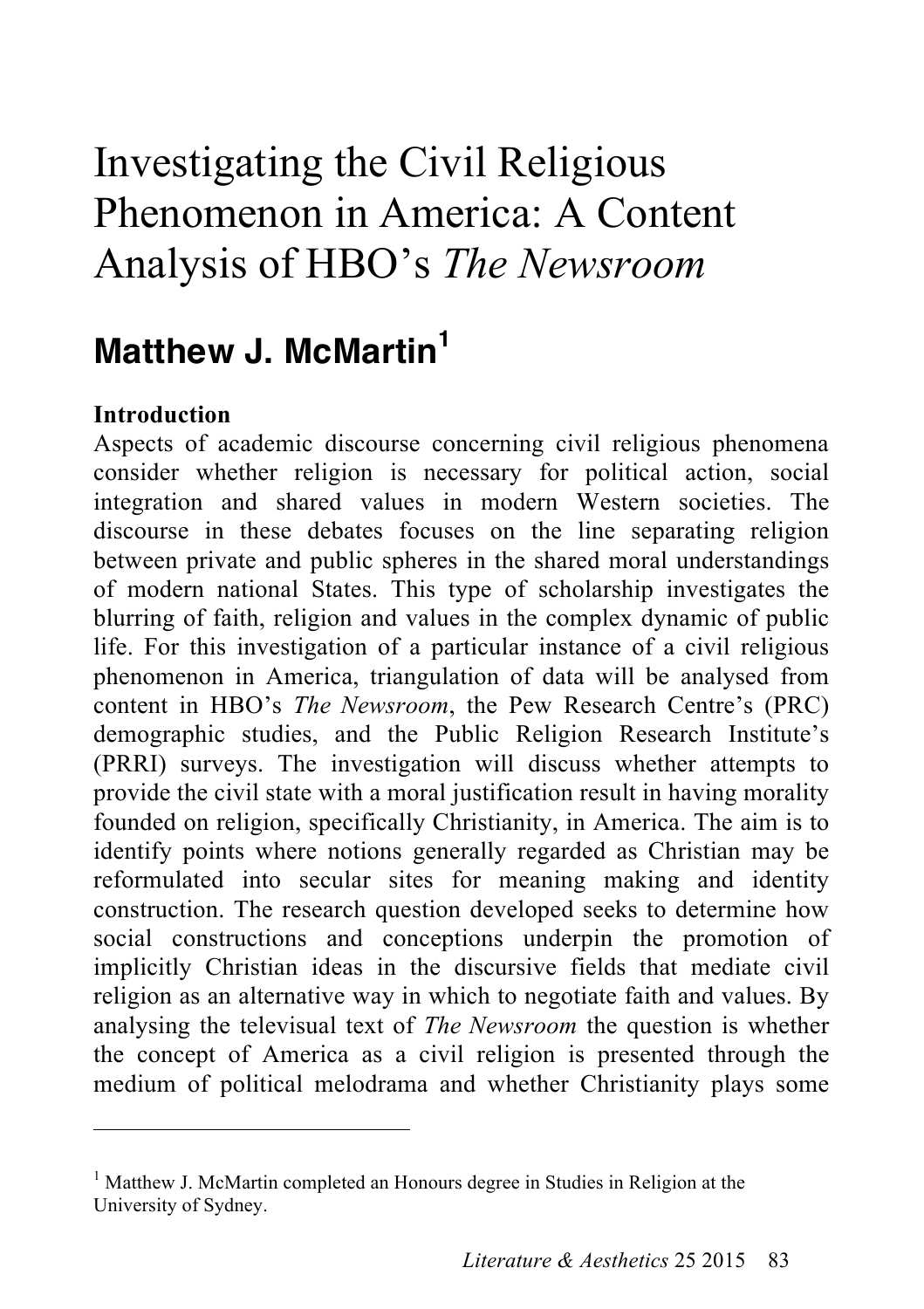role in modern structures. The narratives and characters in *The Newsroom* bring ethical dilemmas of the public and private distinction of Christianity into American homes. The aim is to examine whether these dilemmas reflect a broader concern of individualism and religion in modern structures. The purpose is to investigate how statements, propositions and repeating patterns of ideas, which reference traditional Christianity, are a shared organising factor in sets of transcendent ideals by which modern American society is assessed, rationalised and socially integrated.

# *The Newsroom* **(2012-2014)**

The content to be assessed includes *The Newsroom,* an American television political drama series created and predominately written by Aaron Sorkin. Its premiere show aired on 24 June 2012 and its final episode aired on 14 December 2014. The series contained twenty-five episodes over three seasons. A manifest content analysis observes that the series chronicles a behind the scenes view of the people who produce a fictional cable news program called the Atlantis Cable News Channel. 2 The series is set in the recent past and tracks real news events. The focus is on the network anchor Will McEvoy, the executive producer Mackenzie McHale, the newsroom staff and their boss Charlie Skinner. The series follows the characters as they attempt a civilising mission to do the news well in contemporary America in the face of corporate and commercial obstacles. Each episode is built around a major news event from the recent past, which acts as background for the drama and provides a sense of familiar realism for the audience.<sup>3</sup> The characters follow "rational and moral guidelines, in a biting criticism of our popular press and a clever blurring of art and reality". In this way the news team of Atlantis Cable News attempts to create a news show that reports the news in an ethical way. The series opens with popular

<sup>2</sup> 'The Newsroom', *The Official Website for the HBO Series*, at www.hbo.com/thenewsroom. Accessed 20/10/2015.<br><sup>3</sup> 'The Newsroom', *The Official Website for the HBO Series*, at www.hbo.com/the-

newsroom. Accessed 20/10/2015.<br><sup>4</sup> 'The Newsroom (TV Series 2012-2014)', *IMDB*, at http://www.imdb.com/title/tt1870479.

Accessed 20/10/2015.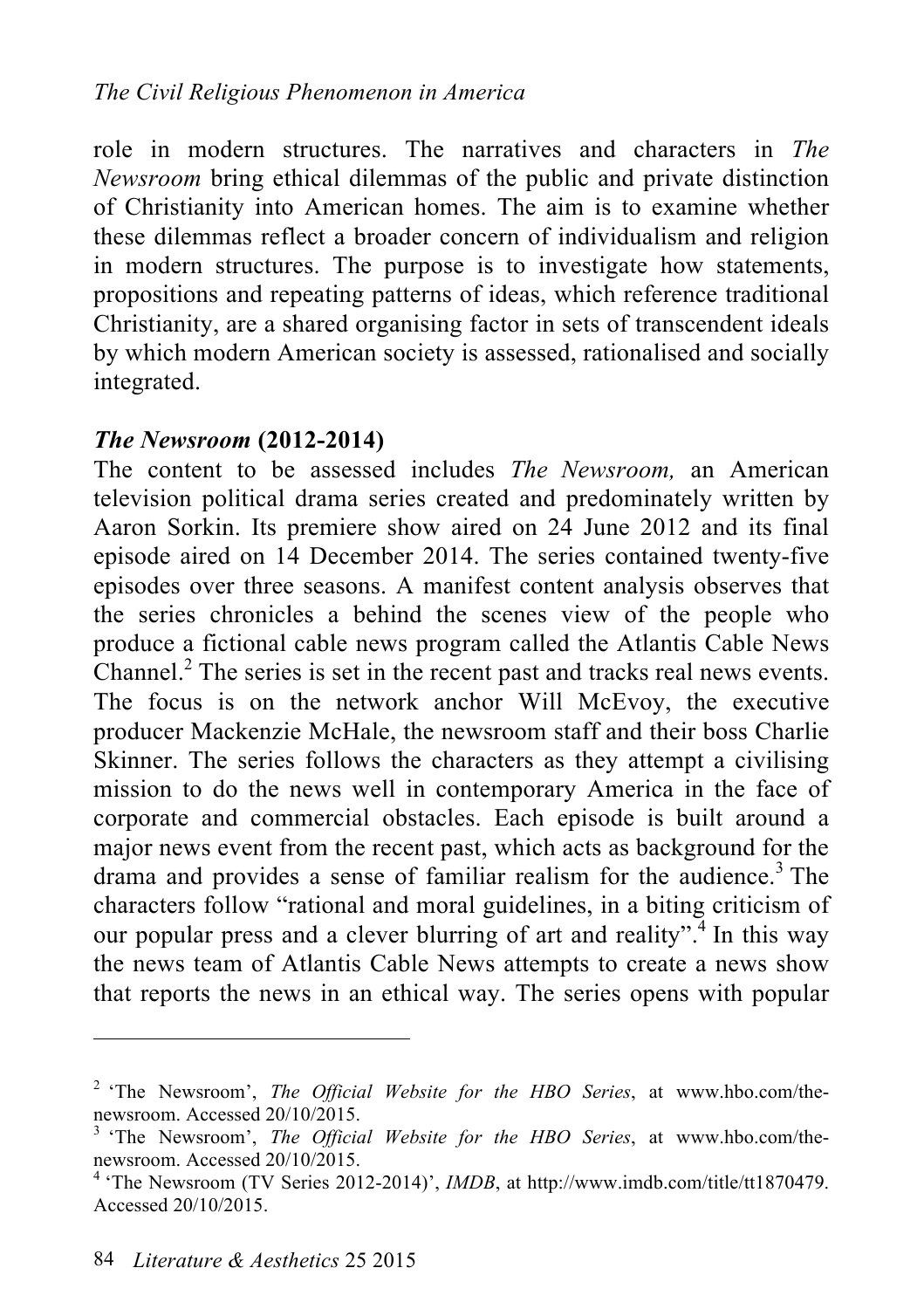news anchor Will McEvoy being interviewed with other panellists on a college campus and responds to a student question "Why is America the greatest country" by answering "We're not". He goes on to say, "we used to be".<sup>5</sup> He laments that the country has fallen in the world's view because the country no longer cares about its initial founding values, rites, freedoms and concerns for humanity.

#### **Pew and the Public Religion Research Institute**

Other content assessed was The Pew Research Centre's comprehensive *Global Religious Landscape* demographic study of more than twentythree countries and a survey of thirty five thousand people. 6 The demographic study was based on analysis of censuses, surveys and population registers. The final materials were sourced from the Public Religion Research Institute a non-profit, non-partisan organisation dedicated to research at the intersection of religion, values and public life. It is an independent research organisation concerned with the changing religious landscape and its part in shaping American politics. Its survey of one thousand and seven Americans from fifty States on 14 June 2015 measured public views on patriotism; what makes someone truly American; America's moral standing; and discrimination against Christians in America. 7

#### **Triangulation**

 $\overline{a}$ 

Triangulation involves using multiple data sources in an investigation to produce understanding and to ensure that a comprehensive account is developed. This is because a single method in investigating civil religious forms may not adequately shed light on the phenomena.<sup>8</sup> The weakness in this method for both corroborating findings and as a test for

<sup>5</sup> Aaron Sorkin, 'We Just Decided To', *The Newsroom: Season One*, director Greg Mottola (HBO, 2014).

<sup>6</sup> 'America's Changing Religious Landscape', *Pew Research Centre*, at www.pewforum.org-2015/05/12-america's-changing-religious-landscape. Accessed

<sup>20/10/2015.</sup> <sup>7</sup> 'June 2015 PRRI/RNS: Religion News Survey', *Public Religion Research Institute*, at www.publicreligion.org/research/2015/06. Accessed 20/10/2015.<br><sup>8</sup> N. K. Denzin, *Sociological Methods* (New York: McGraw Hill, 1978), p. 12.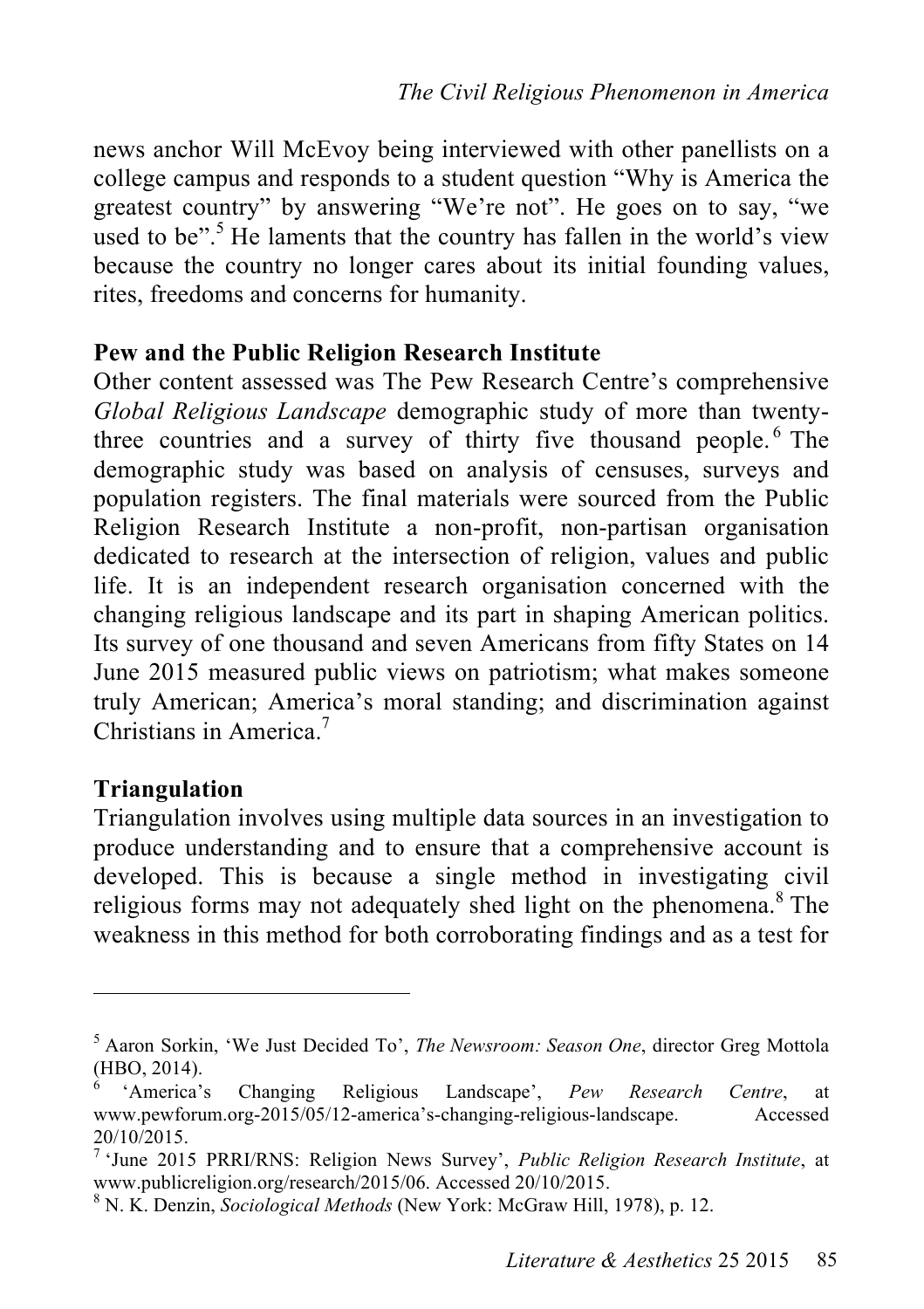validity is that it assumes that one method is compensating for another.<sup>9</sup> However, by using multiple methods it may assist facilitating a deeper understanding of the phenomenon of civil religion in America. The purpose of different methods analysing different data collection is to elucidate complementary aspects of the same phenomenon.

For Chad Nelson and Robert Woods, in *The Routledge Handbook of Research Methods in the Study of Religion*, content analysis is a form of textual analysis, which is used to describe and explain characteristics of messages embedded in texts.<sup>10</sup> This type of analysis is useful for investigating historical and cultural insights into a particular instance of data, form or content. In this way independent measurement processes confirm manifest propositions, or reduce any uncertainty to latent interpretations of the data's receptivity to its intended audience. 11 This type of research moves beyond the visible surface content to interpretations that imply something about the data's nature. Content analysis is defined as a "research technique for making replicable and valid inferences from meaningful texts to the contexts of their use."12 This research technique is adequate for describing and systematically analysing the content of television programs such as *The Newsroom*. 13 This is significant for the study of messages that already exist in televisual form, demographic studies and surveys.

The selection of content analysis for this research project entailed specific texts, mentioned in the introduction, spanning 2010- 2015 that generated content categories on civil religion, Christianity and public life. The content categories will be utilised to evaluate religion in

<sup>9</sup> J. W. Creswell, *Qualitative Inquiry and Research Design: Choosing Among Five Traditions* (Los Angeles: Sage Publications, 1998), p. 81.<br><sup>10</sup> Chad Nelson and Robert H. Woods, 'Content Analysis', in *The Routledge Handbook of* 

*Research Methods in the Study of Religion*, eds Michael Stausberg and Steven Engler

 $\hat{L}$ <sup>1</sup> Nelson and Woods, 'Content Analysis', p. 112.

<sup>&</sup>lt;sup>12</sup> K. H. Krippendorff, *Content Analysis: An Introduction to its Methodology* (Los Angeles: Sage Publications, 1980), p. 18.

<sup>&</sup>lt;sup>13</sup> W. P. Vogt, *Dictionary of Statistics and Methodology*,  $3^{rd}$  edition (Los Angeles: Sage Publications: California, 2005), p. 59.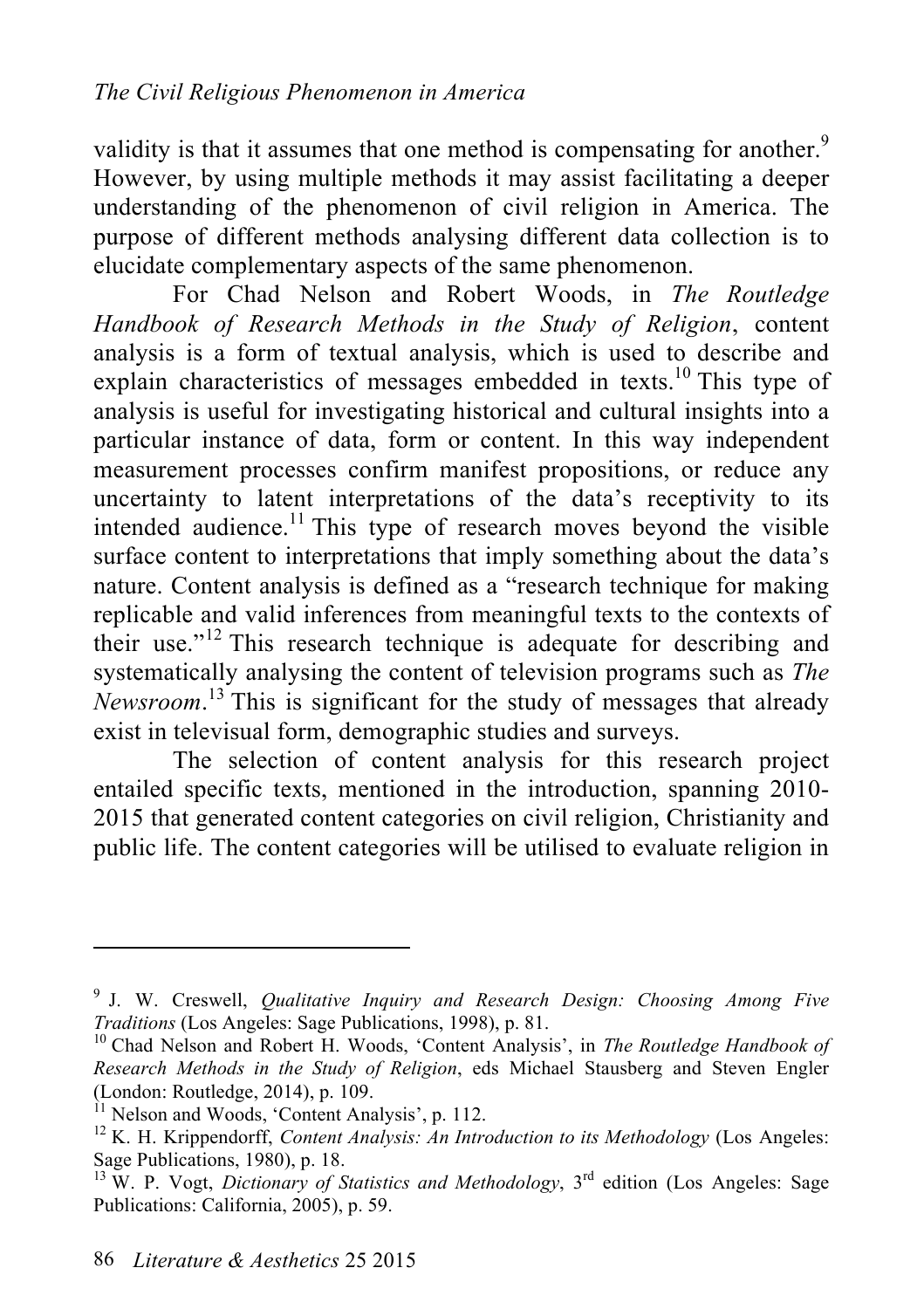the notion of civil religion in America.<sup>14</sup> The function of this content analysis is to investigate a particular instance of a civil religious form and to make inferences from the texts as to the contexts of their use in social constructions of the public and private dimensions of Christianity in America.

There are claims in some scholarship that religion in the West is "bound to abdicate to the force of rationality and at length to retreat to a private sphere set apart from politics".<sup>15</sup> These claims argue that religion serves a merely private function and plays no role in secular politics. However, contrary to this position is the notion of a civil religion that claims that Christianity is still a "force for collective action, social integration and politics even in modern American society". 16 The notion of a civil religion, in the tradition of Durkheim, presumes that religion continues to inform and influence modern civil structures.<sup>17</sup> Robert Bellah, as part of this academic discourse considers "that society rests upon moral religious understanding."<sup>18</sup> He suggests that even where prevailing religious symbol systems are rejected, the solutions of individuals and groups to fundamental problems of orientation and identity may be viewed as religious.<sup>19</sup> In this way the relationship between religion and politics in terms of legitimisation is defined as "whether existing political authority is moral and right or whether it violates higher religious duties". 20 He asserts that the moral justification of the civil nation contains a set of transcendent ideals, which affects both social integration and the negotiation of values, faith and morality. $21$ 

<sup>&</sup>lt;sup>14</sup> Robert N. Bellah, *Beyond Belief: Essays on Religion in a Post-Traditional World* (New York: Harper & Row, 1970), p. 168.

<sup>&</sup>lt;sup>15</sup> I. Furseth and P. Repstad, 'Religion in the Public Sphere', in *An Introduction to the* Sociology of Religion, ed., I. Furseth (London: Ashgate, 2006), p. 99.<br><sup>16</sup> Robert N. Bellah, *Varieties of Civil Religion* (New York: Harper & Row, 1980), p. 3.<br><sup>17</sup> Furseth and Repstad, 'Religion in the Public Sphere', p

*and Sciences*, vol. 96, no. 1 (1967), p. 1. 20 Bellah, *Beyond Belief*, p. 172. 21 Bellah, *Beyond Belief*, p. 172.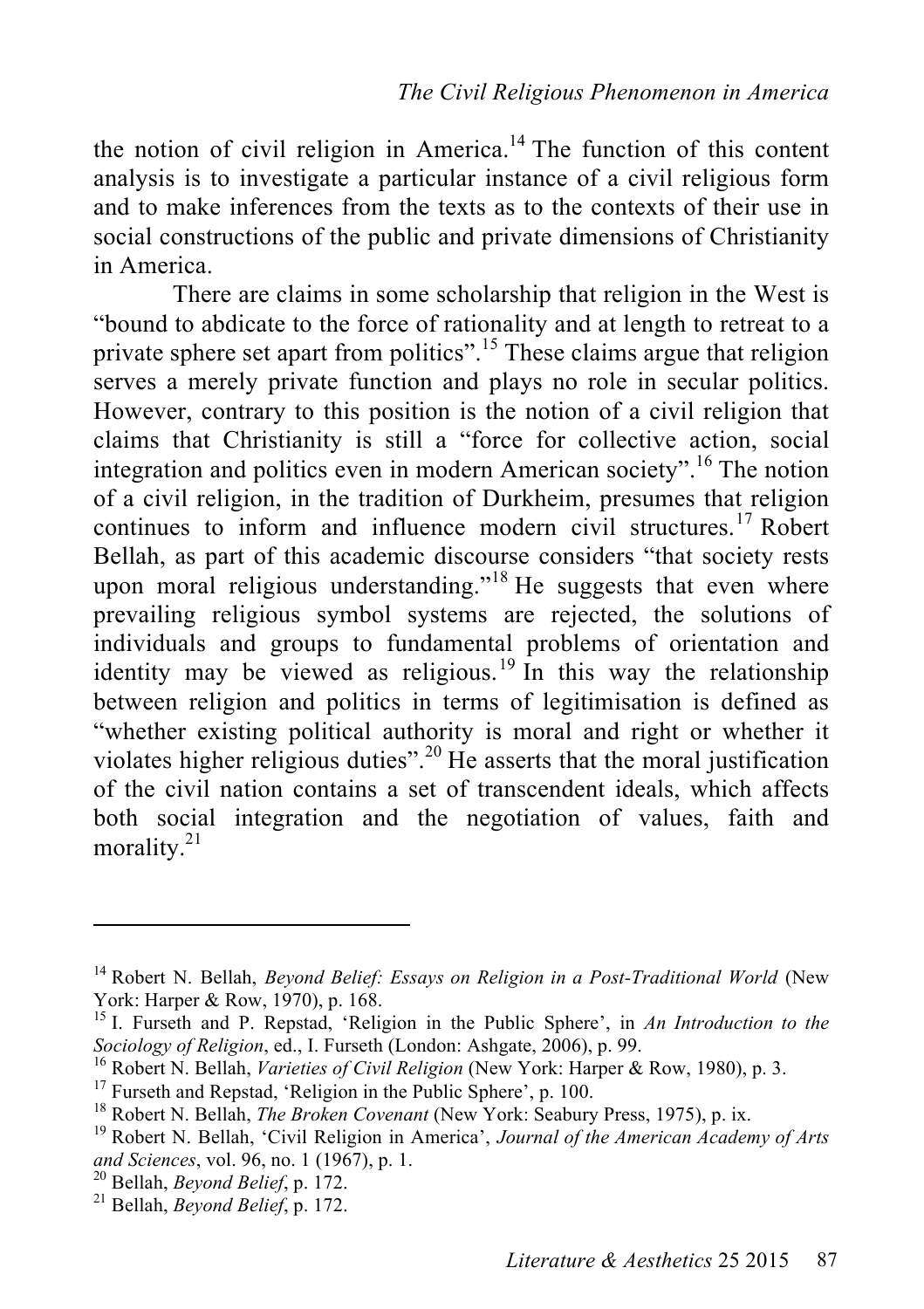In HBO's *The Newsroom* discourse on both America as a Christian nation and civil religious morality find expression in the political drama. Through narrative and emotional sentiments of the characters the televisual text echoes religious and moral predicaments.<sup>22</sup> The overarching thematic and repeating patterns of ideas become a site for orientating cultural identity. The televisual text functions as a discursive space for constituting the meaning making and identity construction of both the individual and a community of shared values.<sup>23</sup> The content of the series becomes a discursive field that mediates contemporary issues of faith, values and public piety.

Public piety in this context concerns measuring Christianity and individualism as the dominant cultural value in America. Individualism in this conception is seen as a belief in the sacredness of the individual. 24 This framework repeats ideas about how to preserve or create a morally coherent life from the "web of moral understandings and commitments that link people together in the community".<sup>25</sup> From this approach a modern culture is not just one of private religion and sacred fulfilment in the private domain.<sup>26</sup> It is fundamentally a culture of alternative ways of providing modern societies with identity and meaning.<sup>27</sup> This is because even though the processes of modernisation imply that social and cultural spheres are no longer dominated by traditional religion, "civil religion emerges as an alternative way in which modern worldviews are provided with an understanding of responsibility to a higher moral order".<sup>28</sup> These concerns are echoed in the opening background conversation of episode one of *The Newsroom* where the accusation of a lack of faith in American individualism is directed at another character and her automatic response is to deny

<sup>22</sup> Diane Winston, 'Introduction', in *Small Screen, Big Picture: Television and Lived Religion*, ed. Diane Winston (Texas: Baylor University Press, 2009), p. 2. <sup>23</sup> Winston, 'Introduction', p. 3.

<sup>24</sup> Robert N. Bellah, *Habits of the Heart: Individualism and Commitment in American Life*

<sup>(</sup>Berkeley, CA: University of California Press, 1985), p. 334.<br><sup>25</sup> See Bellah, *Habits of the Heart*, p. 335.<br><sup>26</sup> Jose Casanova, *Public Religions in the Modern World* (Chicago: University of Chicago<br>Press, 1994), p. 219.

Press, 1994), p. 219. 27 Bellah, *Beyond Belief*, p. 168. 28 Bellah, *Beyond Belief*, p. 168.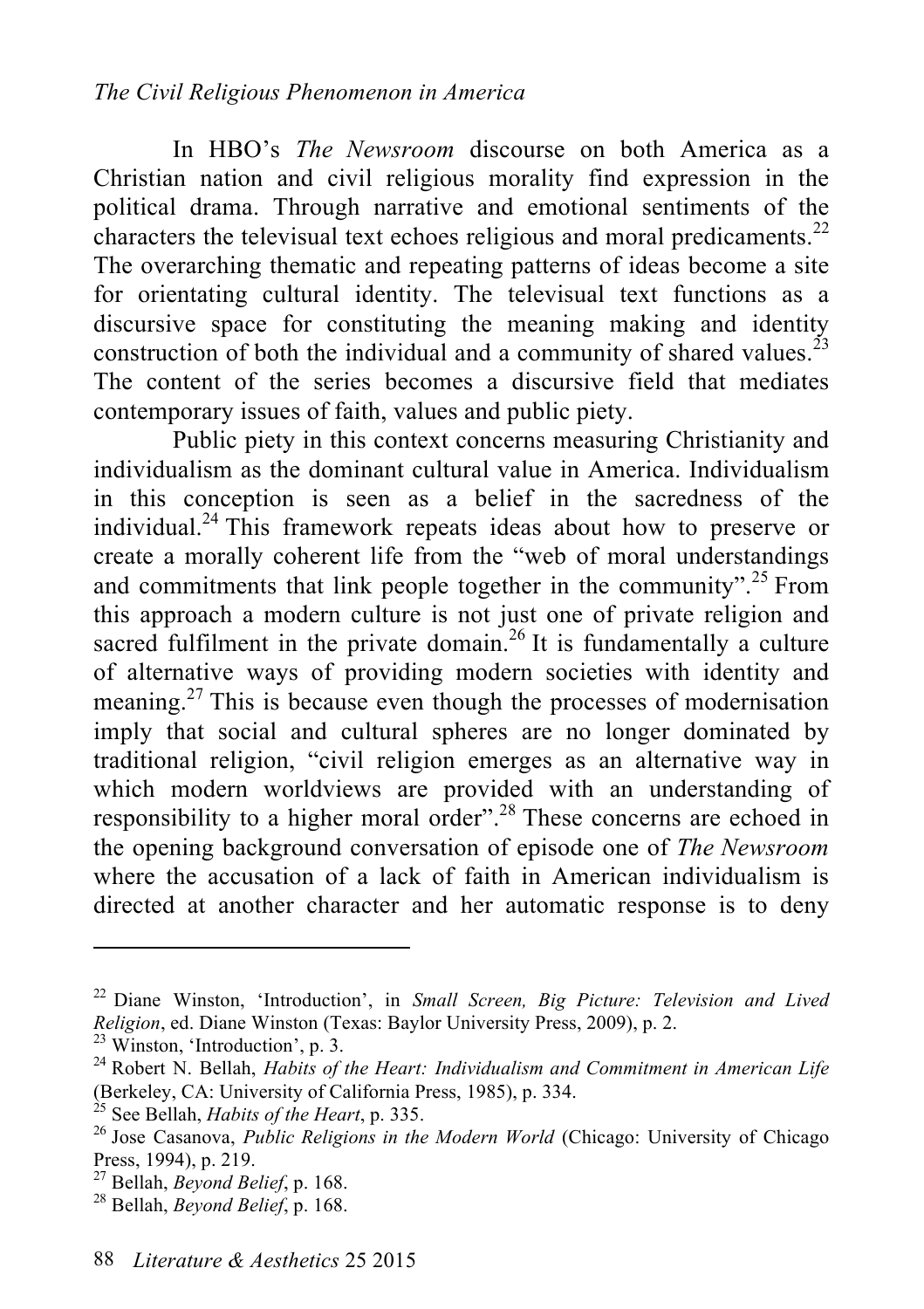having a lack of faith in individualism.<sup>29</sup> From this perspective in the notion of individualism there is a dynamic tension between public politics, shared values and private religion.

Within this dynamic tension the triangulation of data revealed points at which views of faith, values and identity generated a consistency of findings as complementary aspects of the same phenomenon. The interpretation of findings generated was (1) a general prevalence of people to identify with religious groups and specifically Christianity in America. (2) Implicit evidence to suggest civil religion in America in the changing religious landscape. This aspect links with notions that religion reinforces private and public American identity. (3) Notions of America as a Christian nation.

An interpretation of the Pew Research Centre findings generated suggests a general prevalence of people to identify with religious groups. The study estimated that worldwide more than eight in ten people identify with a religious group and that there are 5.8 billion religiously affiliated adults and children around the globe representing eighty-four percent of the 2010 world population of  $6.9$  billion.<sup>30</sup> It also estimated that 2.2 billion people or thirty-two percent of the world's population identify with Christianity.<sup>31</sup>

An interpretation of the Public Religion Research Institute findings suggests a general prevalence of people to identify with religious groups and specifically in America fifty-two percent say that being Christian is an important part of being truly American. The consistency of a general prevalence of people to identify with a religious group is consistent with the content analysis of *The Newsroom,* which will be discussed in subsequent sections.

<sup>29</sup> Aaron Sorkin, 'We Just Decided To', *The Newsroom: Season One*, director Greg Mottola (HBO, 2014). <sup>30</sup> 'America's Changing Religious Landscape', *Pew Research Centre*, at

www.pewforum.org-2015/05/12-america's-changing-religious-landscape. Accessed 20/10/2015. <sup>31</sup> 'America's Changing Religious Landscape', *Pew Research Centre*, at

www.pewforum.org-2015/05/12-america's-changing-religious-landscape. Accessed 20/10/2015.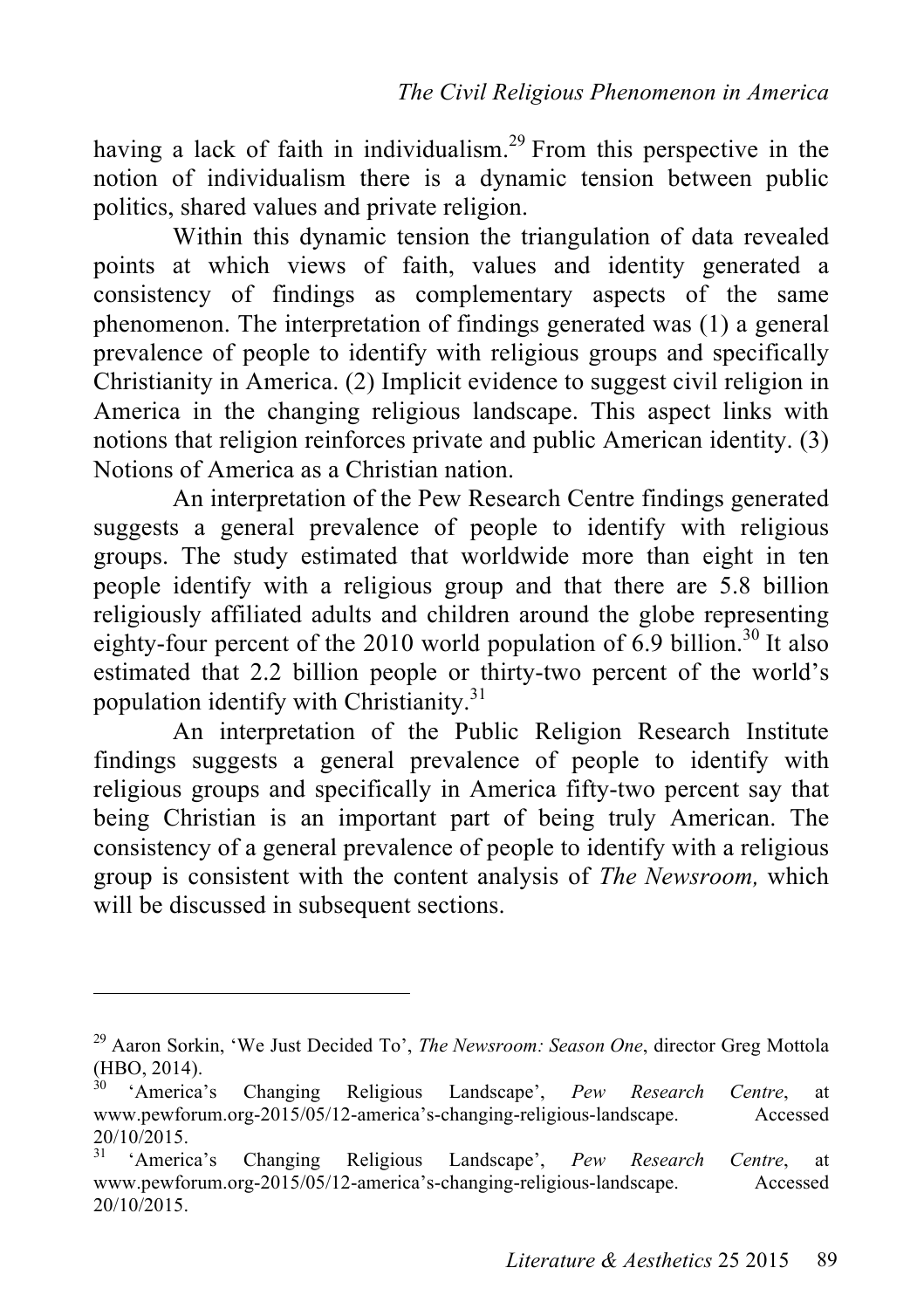In studies of the changing religious landscape in America an interpretation of the findings support conceptions that civil religion is fundamentally a culture of alternative ways of providing modern societies with identity and meaning. The PRC estimates that the Christian share of the population is declining while the number of American adults who do not identify with any religion is growing.<sup>32</sup> Between 2007 and 2014 mainline Christianity fell from seventy eight percent to seventy percent. The PRRI estimates that sixty two percent of Americans believe God has granted the country a special role in human history; sixty-nine percent say that believing in God is essential to a truly American identity and fifty-two percent say that being a Christian is an important part of being truly American.<sup>33</sup>

*The Newsroom* presents audiences with social and cultural spheres, which the show's characters suggest are dominated by traditional religion. The narratives explore an emerging civil religion as an alternative way in which modern worldviews are potentially provided with a higher moral order. In the words of Will McEvoy in the show's final episode discussing his deceased boss Charlie Skinner: "His religion was decency".<sup>34</sup> The statement identifies a point at which religious notions may be reformulated into secular sites for meaning making and identity construction. It illustrates how social constructions underpin higher ideals and an alternative way in which to negotiate faith and values. An appeal to higher ideals is a recurring thematic as the show navigates and negotiates a civil religious form by juxtaposing its ideals against presumptions that America was founded as Christian nation; civil rights require traditional religious belief; the first amendment of the U.S. Constitution does not protect against religious

<sup>&</sup>lt;sup>32</sup> 'Public Sees Religious Influence Waning', *Pew Research Centre*, at www.pewforum.org/2014/22/public-sees-religious-influence-waning. Accessed 20/10/2015. <sup>33</sup> 'June 2015 PRRI/RNS: Religion News Survey', *Public Religion Research Institute*, at www.publicreligion.org/research/2015/06. Accessed 20/10/2015.

<sup>&</sup>lt;sup>34</sup> Aaron Sorkin, 'What Kind of Day has it been', *The Newsroom: Season Three*, director Alan Poul (HBO, 2015).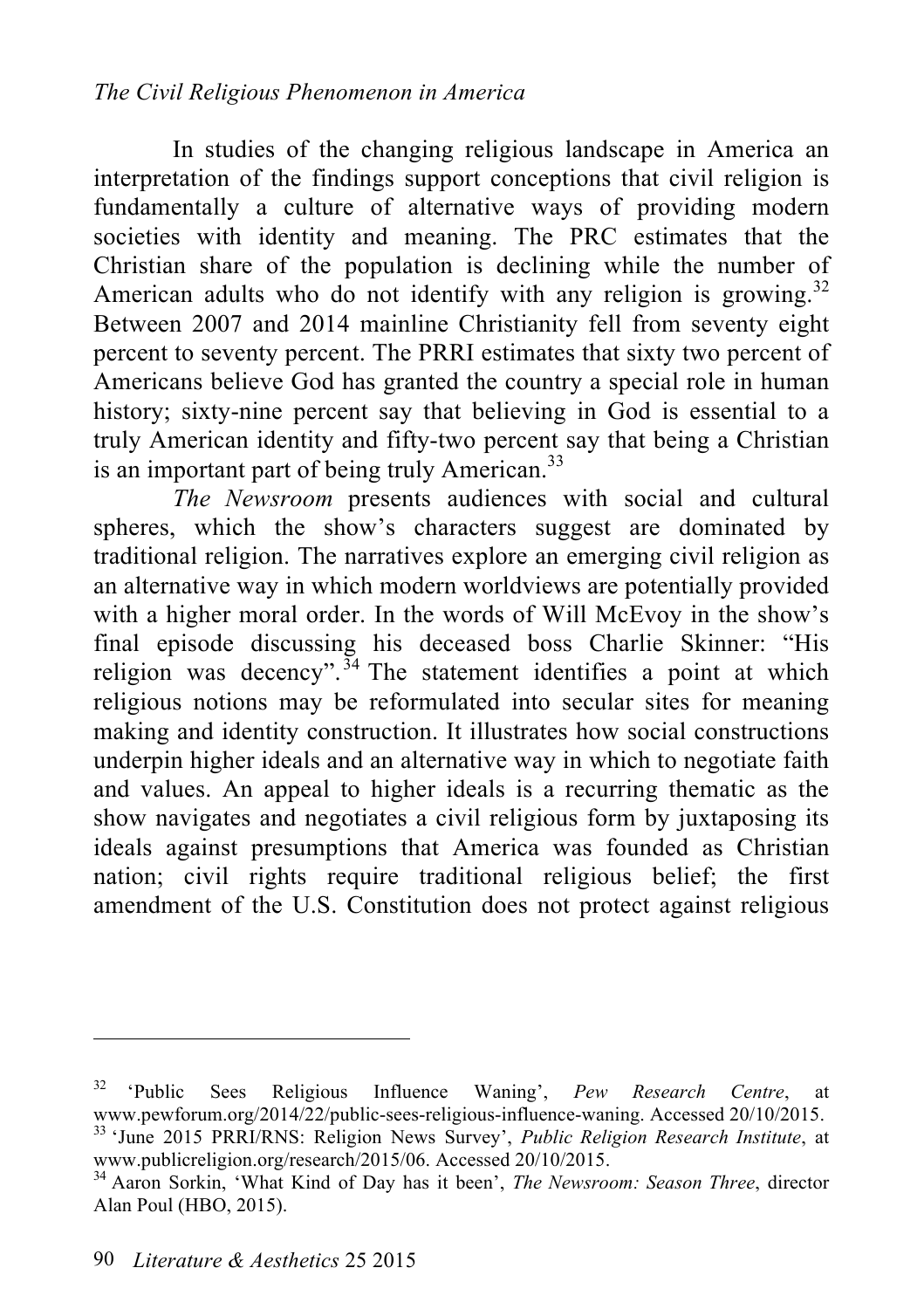tyranny;<sup>35</sup> there is no firewall between Christianity and government;<sup>36</sup> and that there is no clear separation between politics and religion.

An interpretation of the findings generated suggests complementary aspects of notions that America was founded as a Christian nation. The PRC findings on the composition of the  $114<sup>th</sup>$ Congress were that ninety-two percent of the members were Christian, which is composed of fifty-seven percent Protestant and thirty-two precent Catholic and the remainder other Christians. 37 It also estimated that seventy-one percent of the public thinks religion has lost influence in American life and that religious waning is a bad thing. In this way the American public wants religion to play a role in American politics. The PRRI directed specific questions addressing this aspect and its results estimated that thirty-five percent of the public believe contemporary America is a Christian nation. Fourteen percent believe America never was a Christian nation. Forty-five percent believe that America once was a Christian nation, but it is not anymore. Of those who believe this sixty-one percent believe the change is a bad thing. These notions were reflected in episode three of *The Newsroom* aptly titled *The 112th Congress*. It explored how the American public wants religion to play a role in American politics and raised concerns about the percentage of Christians that comprise congress.<sup>38</sup>

<sup>35</sup> *The Constitution of the United States*, Amendment I: *congress shall make no law respecting an establishment of religion, or prohibiting the free exercise thereof, or abridging the freedom of speech, or of the press or the right of the people peaceably to assemble and to petition the government for a redress of grievances.*

<sup>&</sup>lt;sup>36</sup> Aaron Sorkin, 'One Step Too Far', *The Newsroom: Season Two*, director Julian Farino (HBO, 2014).

<sup>&</sup>lt;sup>37</sup> 'Faith on the Hill: The Religious Composition of the 114<sup>th</sup> Congress', *Pew Research Centre*, at www.pewforum.org/2015/01/05-faith-on-the-hill-the-religious-composition-ofthe-114th-congress. Accessed 20/10/2015. <sup>38</sup> Aaron Sorkin, 'The 112th Congress', *The Newsroom: Season One*, director Greg Mottola

<sup>(</sup>HBO, 2014).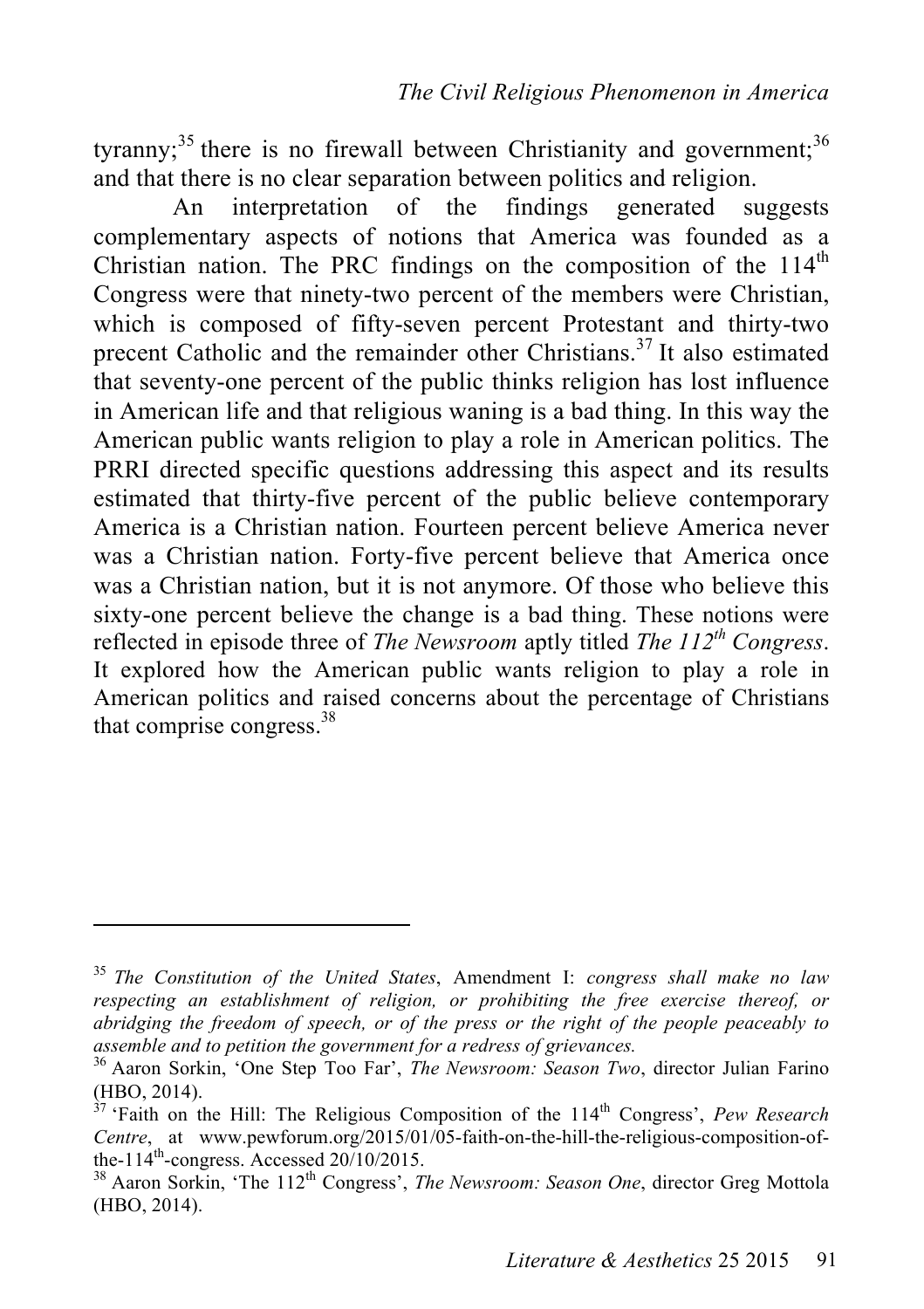### **Cultural Identity**

The triangulation of data from the surveys and the characters and narrative of *The Newsroom* becomes a site for the orientation of cultural identity and appeals to higher ideals.<sup>39</sup> The data functions as content that mediates the contemporary emergence of modern worldviews as it expresses alternative moral understandings. It challenges to some extent views that even though the American Constitution not only avoids references to God, but also forbids the establishment of a State religion, how some Americans say that contemporary America is a Christian nation and conceive of the nation in religious terms.<sup>40</sup> It also contributes to explanations of not only how religion influences America's unique political culture, but also the idea that believing in God is essential to a truly American identity.<sup>41</sup>

Robert Bellah, in *Habits of the Heart: Individualism and Commitment in American Life,* argues that American indivuidualism can lead to despotism, and that individualism can actually threaten freedom.<sup>42</sup> This notion is echoed in *The Newsroom* where Will McEvoy argues that by blurring the distinction between public and private there are problems:

The Republican Tea Party was a middle class party responding to bad trends, co-opted by the radical right, which has in turn enslaved the republican middle. The Tea Party is being radicalised and their original organising principles obliterated. When you blur the distinction between public and private there are problems. The second amendment of the U. S.  $\overline{a}$  Constitution<sup>43</sup> is to protect from tyrannical government and if congress keeps going the way it is the public will seek second amendment remedies.<sup>44</sup>

Rather than rampant individualism as a new form of despotism the inference from the text is that the blurring of religion in public life will

<sup>&</sup>lt;sup>39</sup> Winston, 'Introduction', p. 2.<br><sup>40</sup> 'June 2015 PRRI/RNS: Religion News Survey', *Public Religion Research Institute*, at

www.publicreligion.org/research/2015/06. Accessed 20/10/2015.<br><sup>41</sup> 'June 2015 PRRI/RNS: Religion News Survey', *Public Religion Research Institute*, at<br>www.publicreligion.org/research/2015/06. Accessed 20/10/2015.

<sup>&</sup>lt;sup>42</sup> See Bellah, *Habits of the Heart*, p. 209ff.<br><sup>43</sup> *The Constitution of the United States*, Amendment II: *A well regulated Militia, being necessary to the security of a Free State, the right of the people to keep and bear Arms, shall not be infringed*. The notion of a free state is fundamental to a nation's scheme of ordered liberty given that self-defense was a basic right recognised by many legal systems from ancient times to the present. Individual self-defense is a central component of the Second Amendment right. Refer to District of Columbia v Heller, 554 U. S. 570 (2008).

<sup>&</sup>lt;sup>44</sup> Aaron Sorkin, 'The 112<sup>th</sup> Congress', *The Newsroom: Season One*, director Greg Mottola (HBO, 2014).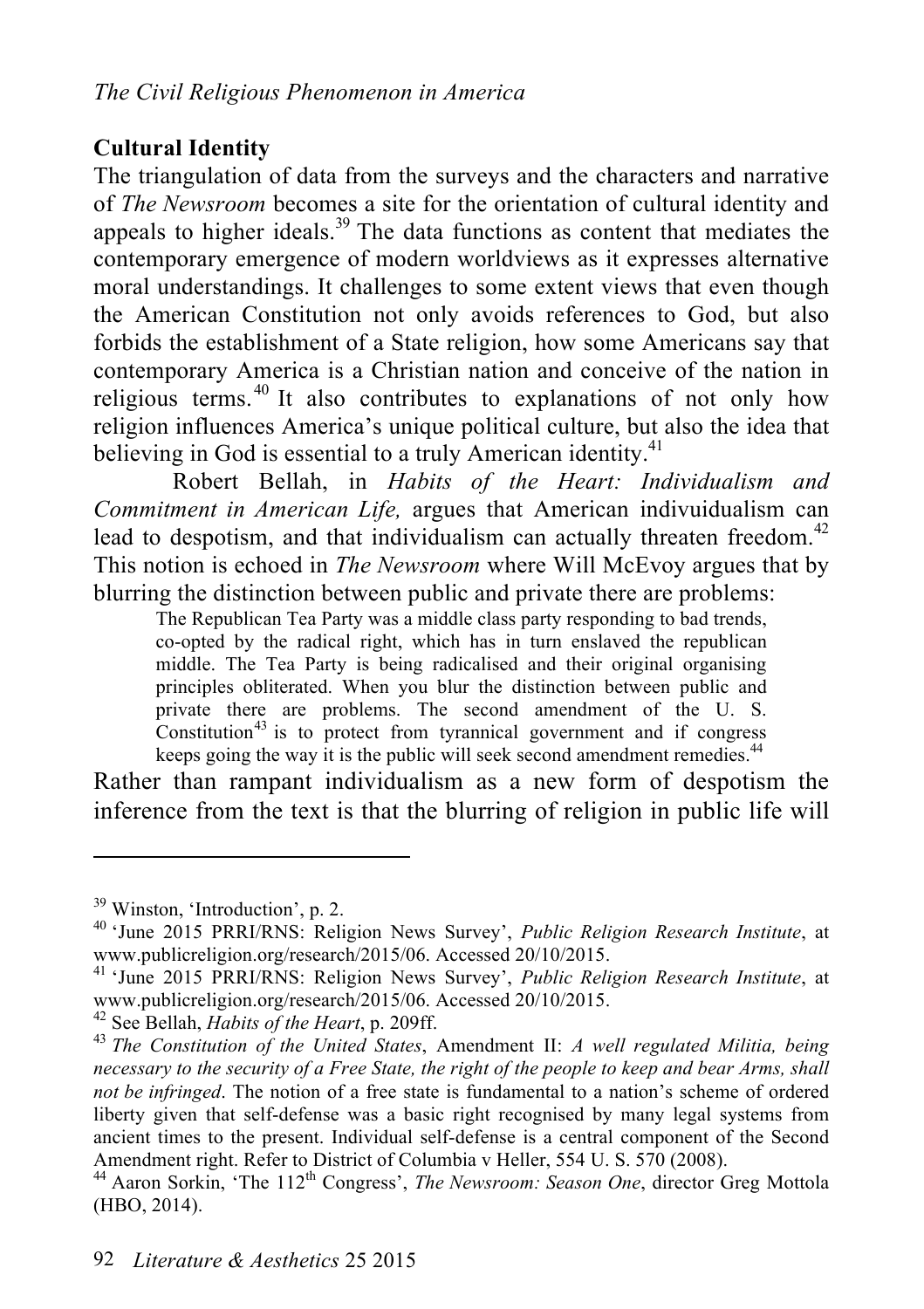lead to a religious form of despotism and is a threat to freedom itself. In this way it could be argued that from the televisual text to the context of its use *The Newsroom* is contextualising a church and state relation in contemporary America.

Embedded in the meaning of the text is a situation where there is one official religion of the nation in the form of a confessional State.<sup>45</sup> This link is made in episode ten in news anchor Will McEvoy's attack on Republican values in the context of blurring politics and religion. In addressing Republican values he reports:

According to Republican values to be Christian is to be pro-America, non-Christian anti-American. During Tea Party rallies and campaign speeches we have been told that America was founded as a Christian nation and that if the Founding Fathers were here today they would tell us so. This is a perversion of history. It is an example of how radical fundamentalism asserts that the Constitution established a Christian nation and that the absolute separation of church and state is not and never was intended to be the American model or platitudes of what America stands for. Republican values include ideological purity; compromise as weakness; a fundamentalist belief in scriptural literalism; denying science; unmoved by facts; undeterred by new information; hostile fear of progress; a demonisation of education; a need to control women's bodies; serve xenophobia; tribal mentality; intolerance of dissent; and pathological hatred of U.S. government. They can call themselves the Tea Party, Conservatives, Republicans; but Republicans shouldn't call them that. We should call them what they are, 'The American Taliban', and the American Taliban cannot survive if Dorothy Cooper is allowed to vote. 46

In an interpretation that implies something about *The Newsroom*'s textual nature is the inference that church and state in America is a confessional State. In other words, that it is a nation State which contains one "dominant religion having ecclesiastical authority over secular power and its religious leaders seeking to shape the world according to their interpretation of God's plan".<sup>47</sup> The reference to Republicans as 'The American Taliban' is in reference to attempts to

<sup>&</sup>lt;sup>45</sup> Furseth and Repstad, 'Religion in the Public Sphere', p. 102.<br><sup>46</sup> Aaron Sorkin, 'The Greater Fool', *The Newsroom: Season One*, director Greg Mottola (HBO, 2014).

<sup>47</sup> John Esposito, *The Islamic Threat: Myth or Reality*, 3rd edition (Oxford: Oxford University Press, 1999), p. 264.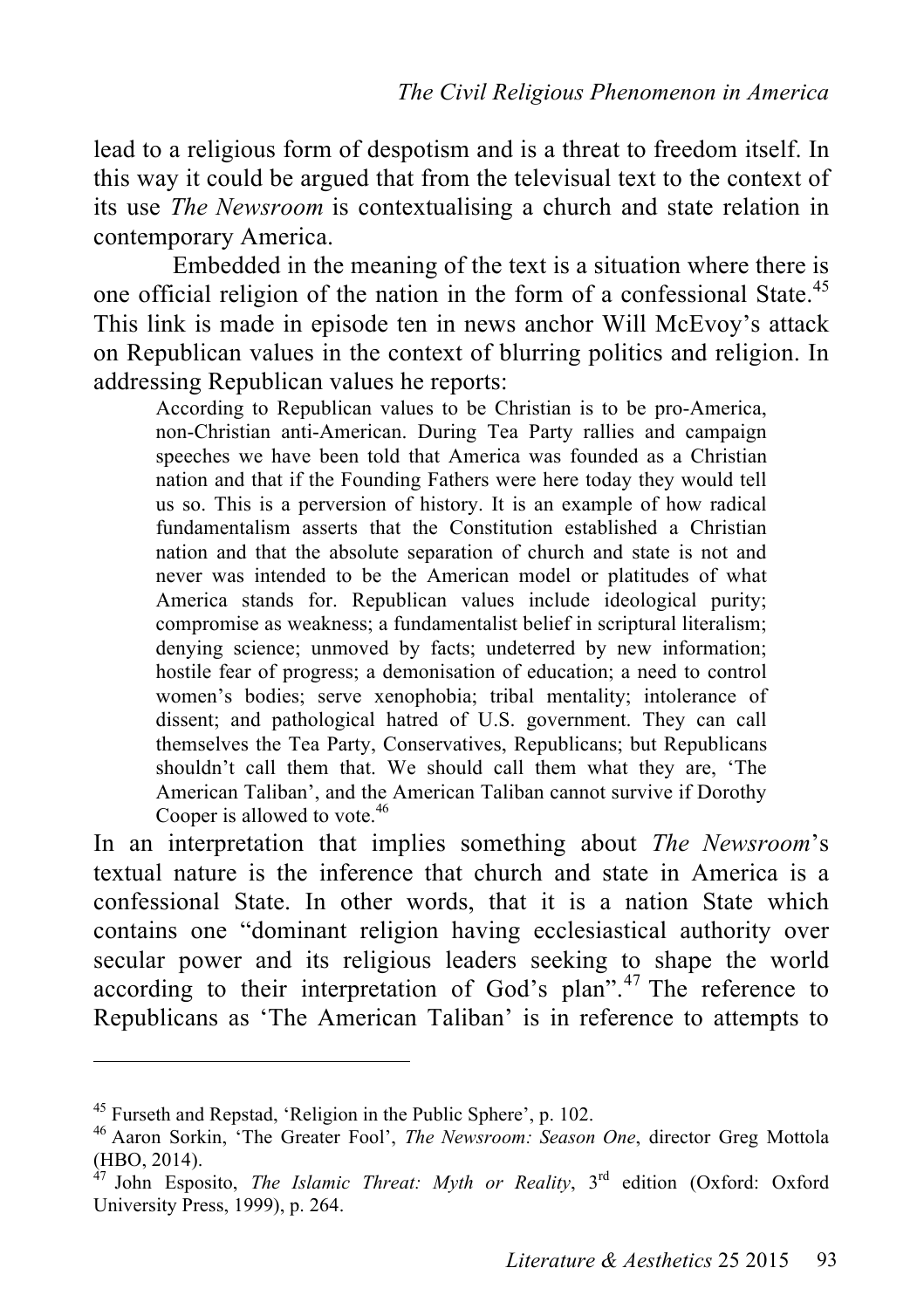build such States in Afghanistan during the Taliban regime.<sup>48</sup> In this way individualism and the blurring of the private and public spheres in modern societies are contextualised in the televisual text of the show. It suggests that modern constructions rest upon moral religious understandings and posits that the prevailing structure in America is Christianity as public religion being the shared organising principle in American identity and political life.

According to Christopher Hartney in *Secularisation: New Historical Perspectives*: "Older patterns of thought that remain with us mutate for new circumstances. These patterns of thinking and of doing, whilst transformed, nevertheless remain religious."<sup>49</sup> These patterns of thinking in the ethical dilemmas contextualising public religion, whilst advocating the separation of religion from politics nevertheless draw inspiration from religious presuppositions. The news members of the fictional Atlantis News Cable implicitly assert that society rests upon moral religious understanding. Even where the news members reject the prevailing religious blurring of religion in public life the solutions of the news crew individually and as a group to fundamental problems of orientation and identity may be viewed as a civil religious form. Examples are frequently played out during the series. One example is Maggie's concern that political candidate Michelle Bachmann claims that God told her to run for President, that God spoke directly to her and is implicitly claiming she is a prophet.<sup>50</sup> Maggie's rejection of religion in public life was stated as:

 She is insulting my family, congregation and faith implying that Christians are imbeciles who will believe anything while reducing God to a party hack who endorses political candidates. It is the first time since Moses that God has given direct instructions to someone other than his son. If she knows what God wants I am voting for her. I am not

<sup>&</sup>lt;sup>48</sup> Esposito, *The Islamic Threat*, p. 264.<br><sup>49</sup> Christopher Hartney, 'States of Ultimacy and the Cult of the Dead Soldier: The Anzac Tradition, the Secularisation Paradigm, the Charisma of Materiality, and Civic Religion as it is Embodied in the Australian War Memorial Canberra', in *Secularisation: New Historical Perspectives*, ed. Christopher Hartney (Newcastle upon Tyne: Cambridge Scholars

<sup>&</sup>lt;sup>50</sup> Aaron Sorkin, 'The Blackout Part One: Tragedy Porn', *The Newsroom: Season One*, director Lesli Glatter (HBO, 2014).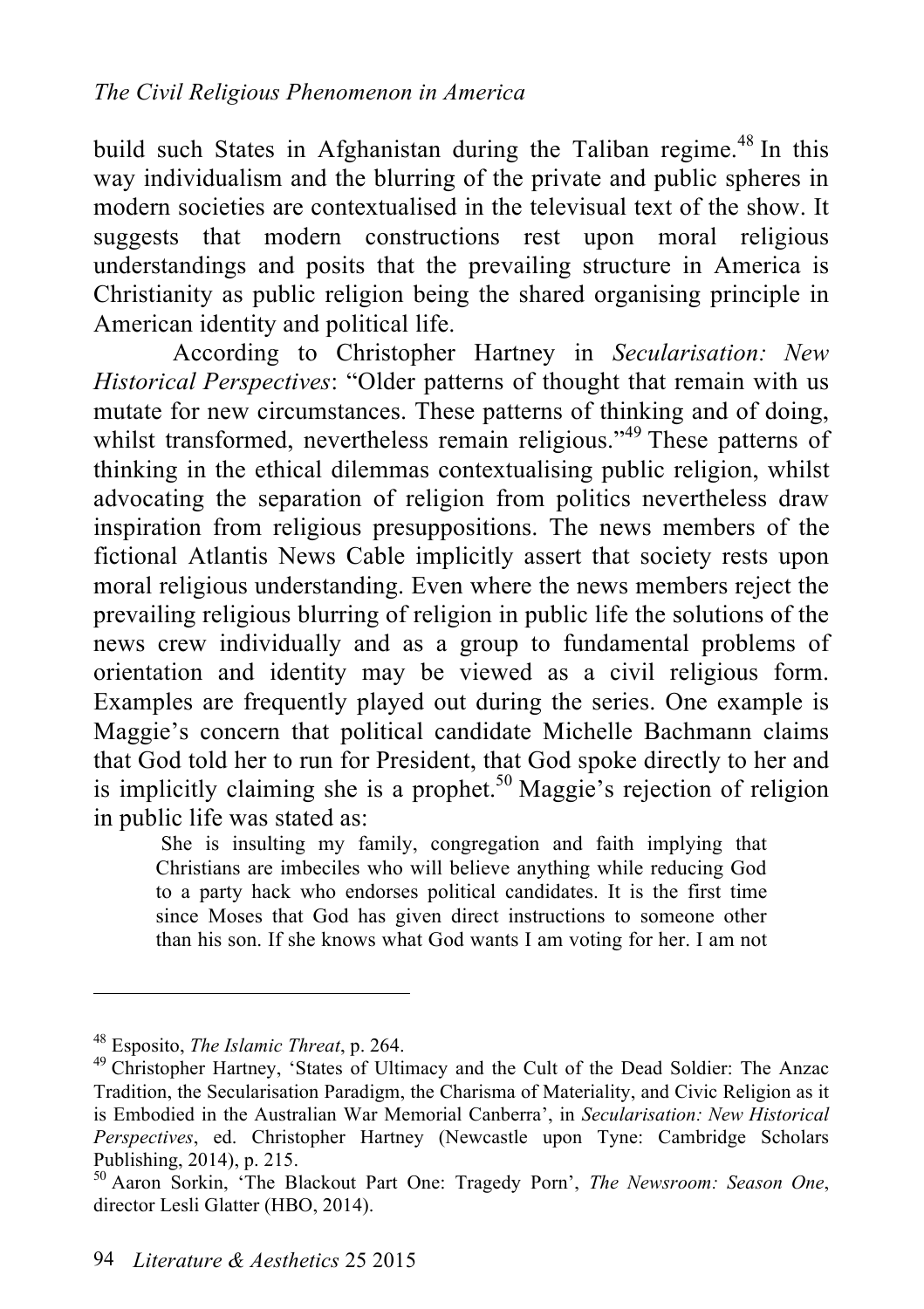attacking Christians. I am defending them. I am standing up for millions of Christians tired of being represented by having our identity stolen.<sup>51</sup>

Other examples include Mackenzie's claims to a miracle in episodes eight and nine; claims to being on the side of the angels throughout the series by different characters; Images of Jesus Christ, the phrase 'He who sings prays twice' in the halls of the Julliard School and the character Will McEvoy packing up a Holy Bible when leaving jail; Mackenzie and Will being married by a Catholic priest; and Will McEvoy's ambiguous claim at the end of the series that he has faith.

#### **Conclusion**

 $\overline{a}$ 

The latent inference from content analysis of the ethical and religious dilemmas reflected in the televisual political melodrama of HBO's *The Newsroom* concern the concepts of civil religion and the blurring of Christianity and politics in America. The triangulation of data showed that civil religious forms reformulate Christian notions in connection with shared values and moral justification in negotiating individualism, social integration and legitimacy. The investigation of an emerging alternative to traditional religion illustrated to some extent the promotion of Christian ideas in the discursive fields that mediate contemporary issues of faith and values in modern structures. The portrait drawn by the data reflected the points at which the statements, propositions and repeated patterns of ideas converged in generally affirmed secular sites of meaning making and identity construction. Embedded in the meaningful texts was the mediating differentiation between traditional Christianity in public life and the reformulation of Christian moral understandings to legitimise the civil religion of the State. It was argued that analysis of content in *The Newsroom*, Public Religion Research Institute and Pew Research Centre that intersect with religion and politics asserted not only the notion that non-separation of church and state is a threat to civil society, but also the notion that civil religion in America consists of a set of transcendent ideals by which society is judged, integrated and legitimised. In this way through

<sup>51</sup> Aaron Sorkin, 'The Blackout Part One: Tragedy Porn', *The Newsroom: Season One*, director Lesli Glatter (HBO, 2014).